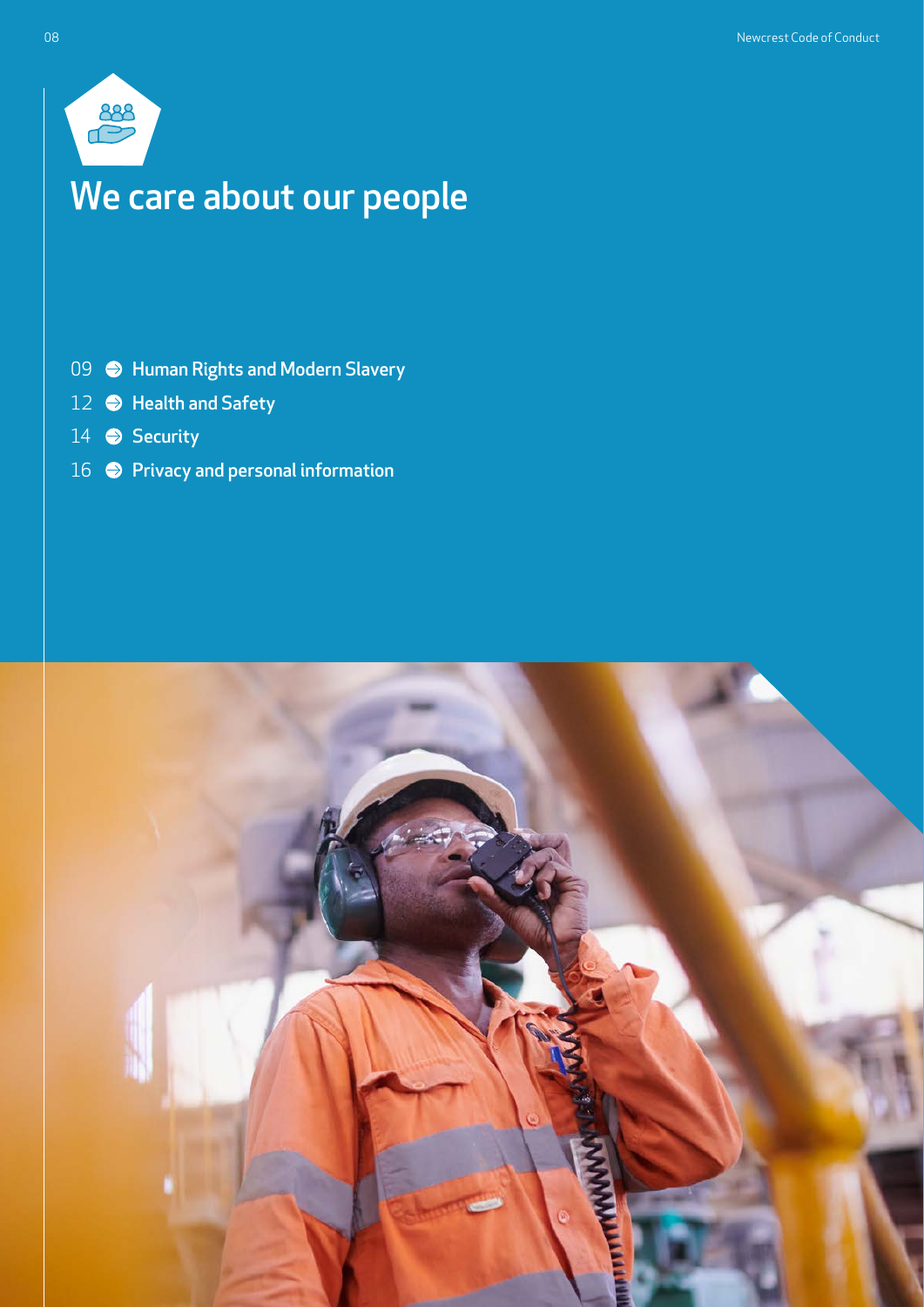# <span id="page-1-0"></span>Human Rights and Modern Slavery

Central to our vision is our commitment to live by our values. The first of our values is caring about people.

This means that we prioritise safety and health – we look after the wellbeing of our people and the communities we work with.

Newcrest is committed to respecting the human rights of all our employees, stakeholders and the laws of the countries we work in. We care about how our operations could impact local communities and respect the rights of neighbouring communities. Respecting human rights means 'doing no harm'.

Our commitment to human rights is key to protecting Newcrest's reputation as an ethical business. These are the important issues that we focus on:

- In the workplace, we respect our employees' human rights.
- Our suppliers must respect human rights and meet the expectations we've set out in our Human Rights Policy, including preventing modern slavery. We expect our suppliers to prevent child and forced or compulsory labour and other forms of modern slavery, avoid discrimination and observe workers' rights by respecting freedom of expression.
- The communities we work in have the right to an adequate standard of living. This includes the right to water and housing. We're sensitive to how our operations could impact local communities and we remedy unavoidable adverse impacts related to our operations.
- As we protect our people, operations and product, we make sure we manage security in a responsible way. We respect the rights of neighbouring communities. We manage security risks in line with international standards on the proportionate use of force. International standards also govern our use of private security providers or government security forces.

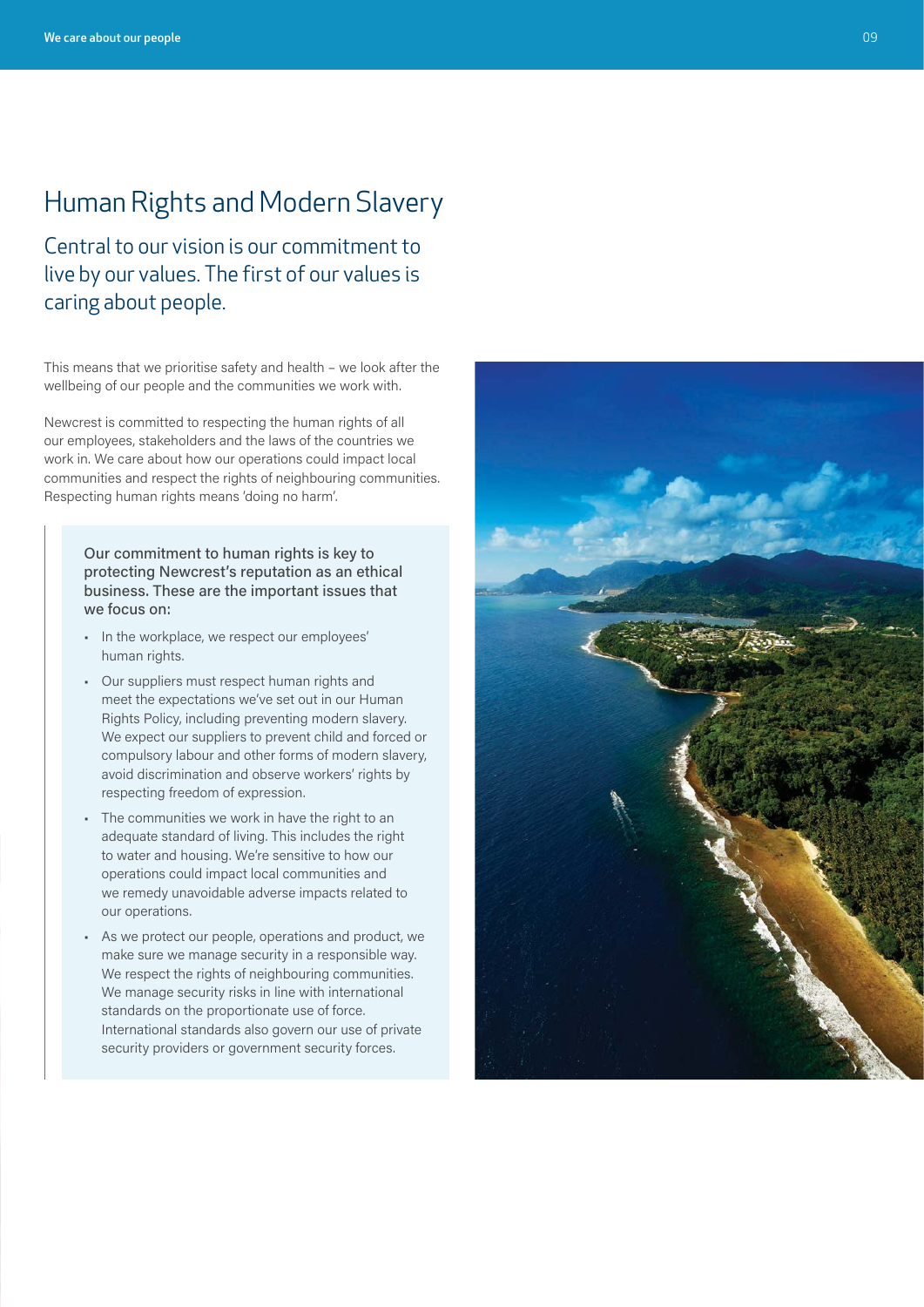## Our expectations of our people

Everyone at Newcrest must respect human rights. This means you:

- Must complete the online Human Rights awareness training.
- Encourage respect for human rights in your business relationships and support human rights in your relationships with our stakeholders.
- Recognise and respect the cultural values, traditions and beliefs of the communities in proximity of our operations. This includes Indigenous Peoples.
- Foster direct, honest and open relationships with other people at work, built on mutual trust and respect for every person's dignity and worth.
- Check for and manage the human rights risks in our operations and supply chain if it's your role to manage these relationships. Conduct human rights checks, known as due diligence, regularly.
- Make sure that security is managed responsibly and that human rights are respected if it's your role to secure Newcrest's operations.

Human rights risks can appear in any country and in any context, so look out for new or developing risks. Remain alert to and report any behaviour that doesn't feel right. Tell your line manager, Social Performance Team or your Ethics & Compliance Champion.

If a supplier, contractor or a community member wants to raise a concern or make a complaint they're encouraged to report via our Speak Out hotline. Newcrest's Speak Out Policy contains more information.

### Learn more

- **[Human Rights Policy](https://www.newcrest.com/sites/default/files/2020-10/Newcrest%20Human%20Rights%20Policy.pdf)**
- [Communities Policy](https://www.newcrest.com/sites/default/files/2019-11/191003_Newcrest%20Communities%20Policy.pdf)
- **[Indigenous Relations Policy](https://www.newcrest.com/sites/default/files/2019-10/1803_Newcrest%20Indigenous%20Relations%20Policy.pdf)**
- **[Environment Policy](https://www.newcrest.com/sites/default/files/2019-10/1706_Newcrest%20Environmental%20Policy.pdf)**
- **[Procurement Policy](https://newcrestmining.sharepoint.com/sites/portal/Documents/Commercial/Procurement%20Policy%20April%2022.pdf)**
- [Security Policy](https://www.newcrest.com/sites/default/files/2019-10/1306_Newcrest%20Security%20Policy.pdf)

## Who to contact for help

Your line manager Ethics & Compliance Champion Group Manager Sustainability and Social Performance Legal Corporate Counsel Chief Legal, Risk and Compliance Officer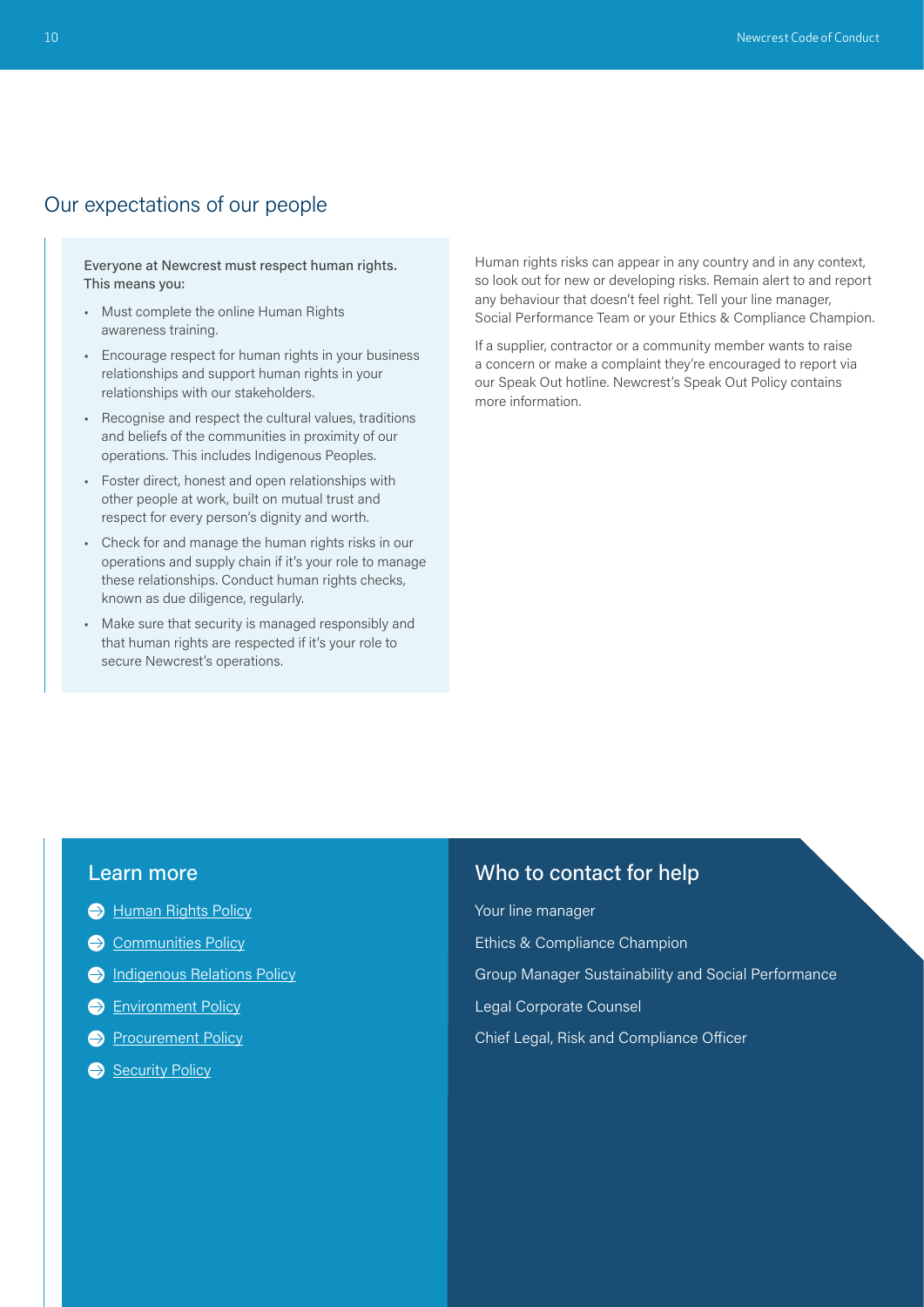| Scenario                                                                                                                                                                                                                                                                                                                                         | Response                                                                                                                                                                                                                                                                                                                                                                          |
|--------------------------------------------------------------------------------------------------------------------------------------------------------------------------------------------------------------------------------------------------------------------------------------------------------------------------------------------------|-----------------------------------------------------------------------------------------------------------------------------------------------------------------------------------------------------------------------------------------------------------------------------------------------------------------------------------------------------------------------------------|
|                                                                                                                                                                                                                                                                                                                                                  |                                                                                                                                                                                                                                                                                                                                                                                   |
| I overheard a conversation at our workplace between<br>a cleaner and her supervisor that worried me.<br>The cleaner was complaining that she hasn't been paid<br>for her work and that her supervisor is holding her identity<br>documents so that she can't leave. The supervisor told her<br>to shut up and keep working.<br>What should I do? | Our Procurement Policy requires that our suppliers respect<br>human rights and have procedures in place so they can do<br>what's expected by our Human Rights Policy.<br>It sounds like what you saw and heard is not what we expect<br>from our suppliers.<br>Raise the issue with your line manager, your Ethics &<br>Compliance Champion or via one of our Speak Out channels. |
| At my site we're encouraged to offer jobs to the local<br>community. Some of the people applying for jobs don't<br>have official birth certificates.<br>Is it ok to rely on the ages that people tell us as part of<br>their application?                                                                                                        | We take the risk of using child labour very seriously.<br>For this reason you'll need to screen all job applicants in line<br>with Newcrest's recruitment processes. For at-risk workers<br>seek other reliable records.                                                                                                                                                          |



Respect human rights and build a good understanding of our operating context in the countries where we work.

Make respect for human rights part of the way we work. We live out our value of caring for people and consider the impact our work has on others. We follow Newcrest's Human Rights Policy.

Listen to the opinions of others, support diversity and equal opportunity at work and contribute to a safe and healthy working environment.

Apply a human rights lens to our decision making and work. This includes new business processes, acquisitions, joint ventures and work with suppliers.

Take the online Human Rights Training course available via MyLearning. The Human Rights Training course covers all types of exploitation including those identified in Australia's Federal Modern Slavery Act.



Step back from our responsibility to look after people as caring for our people is one of our core values.

Ignore human rights as that would be contrary to our values and could lead to negative, legal, financial and operational outcomes and harm our reputation.

Think that the Human Rights Policy isn't relevant because we work outside Australia. The policy applies to every Newcrest employee and contractor no matter where we are located.

Avoid or take short cuts or risks in relation to supplier checks and due diligence.

Skip the requirement that we complete online Human Rights Training.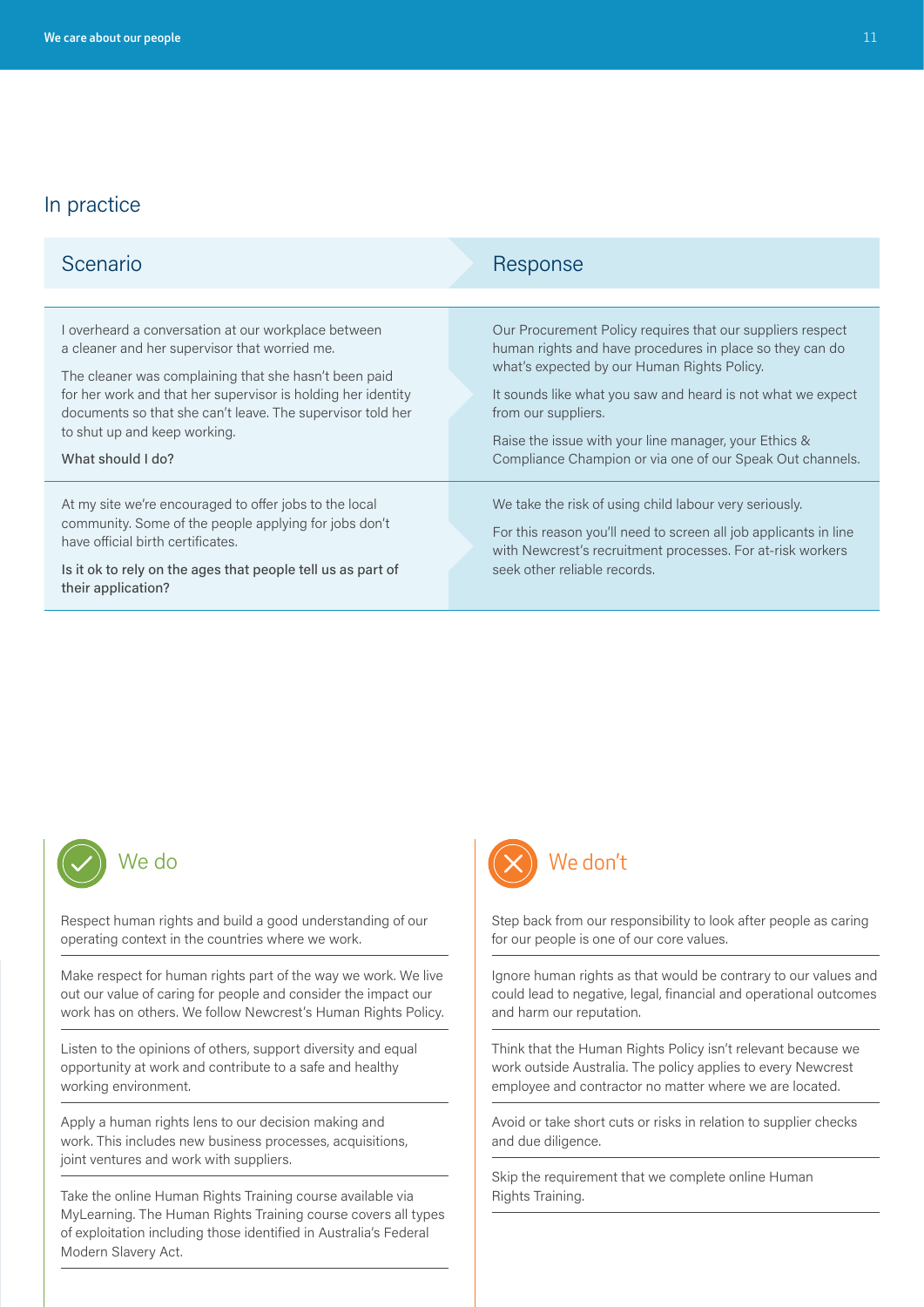## <span id="page-4-0"></span>Health and Safety

The health and safety of our people and communities are our highest priorities. We want everyone to go home safe and healthy every day.

In our workplace we believe all injuries are preventable. We're committed to zero fatalities and zero life-changing injuries.

Our vision is to have a lasting positive impact on the health and safety of our people. We achieve this vision by identifying risks to health and wellness and put in place controls and safeguards. We set up health strategies to improve the health and prevent harm to our employees, contractors, customers and neighbouring communities.

### We improve safety in three ways:

- We continuously strengthen our safety culture.
- Provide controls for every high-risk task.
- Use the right systems and tools.

To prevent fatalities and life changing injuries we identify high-risk tasks, develop safety controls and verify the controls. We also target wider system risks, such as the way our operating plants are designed, together with precautions for chemical and energy hazards.

## Our expectations of our people

Everyone has a role to play in reducing the risk of injuries and harm to our health. You're expected to do your part to support a safe and healthy workplace. Each of us looks out for each other's health, safety and wellbeing. This means we all take responsibility for upholding a workplace that's free from unacceptable risk.

Only do tasks where you:

- have the skills, knowledge, experience (training and authorisation) and attitude to complete the task safely;
- understand the timing and quality requirements of the task;
- understand the task's hazards and the possible outcomes of the hazards;
- understand and agree to follow the hazard controls that are required; and
- are fit for work.

Speak up when you see unsafe or unhealthy situations. Report these to your line manager. Take steps to deal with these situations when it's safe to do so.

We each have a responsibility to make sure we're fit to do our job safely. This includes not being impacted by tiredness, alcohol or drugs. If you're not fit to work, you must tell your line manager.

You're empowered to make decisions that will keep you and other people you work with safe. This includes slowing down or stopping a task because it doesn't feel safe. No task is so important that it can't be done safely.

## Learn more

- [Safety and Health Policy](https://www.newcrest.com/sites/default/files/2019-10/1604_Newcrest%20Safety%20and%20Health%20Policy.pdf)
- [Safety Group Standard](https://newcrestmining.sharepoint.com/sites/portal/Documents/HSES/Safety%20Group%20Standard.pdf)
- [Health and Hygiene Standard](https://newcrestmining.sharepoint.com/sites/portal/Documents/HSES/HH%20ST%2012%20Occupational%20Health%20and%20Hygiene.pdf)
- Health, Safety and Security Portal

## Who to contact for help

Your line manager

Health, Safety and Security Team

Environment, Sustainability, Social Performance and Cultural Heritage (ESSPCH)

Employee Assistance Program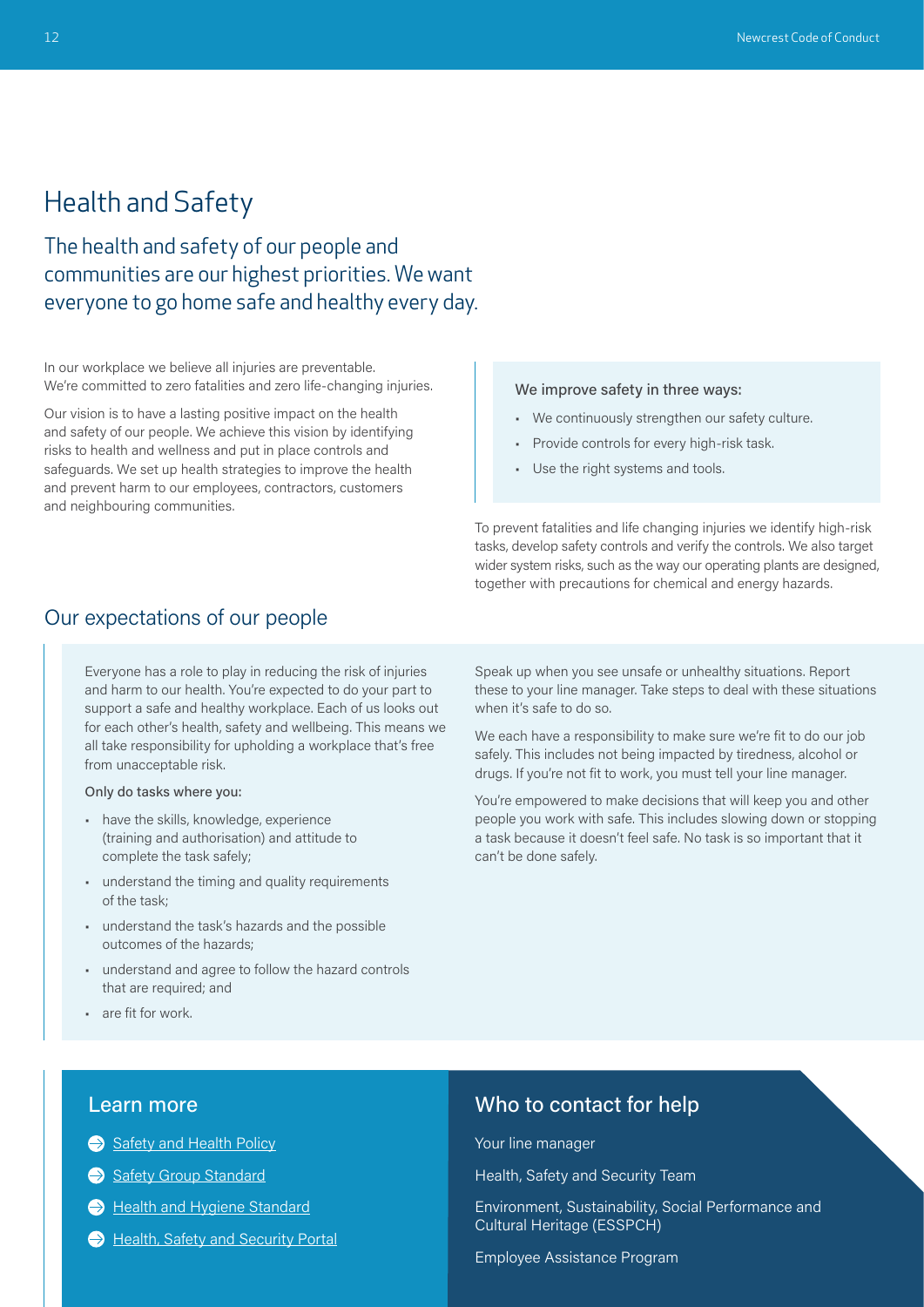| Scenario                                                                                                                                                                                           | Response                                                                                                                                                                                                                                                                                                                                                                                                                             |
|----------------------------------------------------------------------------------------------------------------------------------------------------------------------------------------------------|--------------------------------------------------------------------------------------------------------------------------------------------------------------------------------------------------------------------------------------------------------------------------------------------------------------------------------------------------------------------------------------------------------------------------------------|
|                                                                                                                                                                                                    |                                                                                                                                                                                                                                                                                                                                                                                                                                      |
| I've recently been diagnosed with an illness and need to take<br>medication every day.<br>Do I need to tell my line manager about my medication?                                                   | You must ask your doctor how your illness and medication<br>could impact your ability to safely do your job.<br>If your fitness to work could be impacted or you could<br>be harmed, you must tell your line manager. Your line<br>manager will work with you to make sure you get the<br>support you need.                                                                                                                          |
| I'm feeling pressured by my team to 'do what it takes' to get<br>the work done. Sometimes this means we take shortcuts and<br>don't put in place all the required safeguards.<br>What should I do? | Everyone at Newcrest must follow health and safety controls<br>for each and every task. No task should start or keep going<br>without these controls in place.<br>Tell your line manager about your concerns. Know that<br>you'll be supported if you stop the task. If you don't feel<br>comfortable talking to your line manager, talk to your Health<br>and Safety Advisor or report via one of Newcrest's Speak<br>Out channels. |



Follow the health and safety controls that apply to us at work, including mandatory personal protective equipment (PPE). We also help others to follow our controls.

Stop work when conditions or people's behaviour create danger and report the circumstances immediately.

Report any unsafe conditions, unsafe actions, injuries, illnesses, incidents and near misses to our line manager.

Speak to our line manager if we're worried that a team member could be unfit for work or unable to work safely.



Assume that a health and safety problem has been solved by other people.

We ask, clarify and report.

Take shortcuts, rush or do tasks that we're not skilled to do.

Ignore or downplay the health and safety concerns raised by others.

Withhold declaring when we're impacted by tiredness or anything else that harms our fitness for work.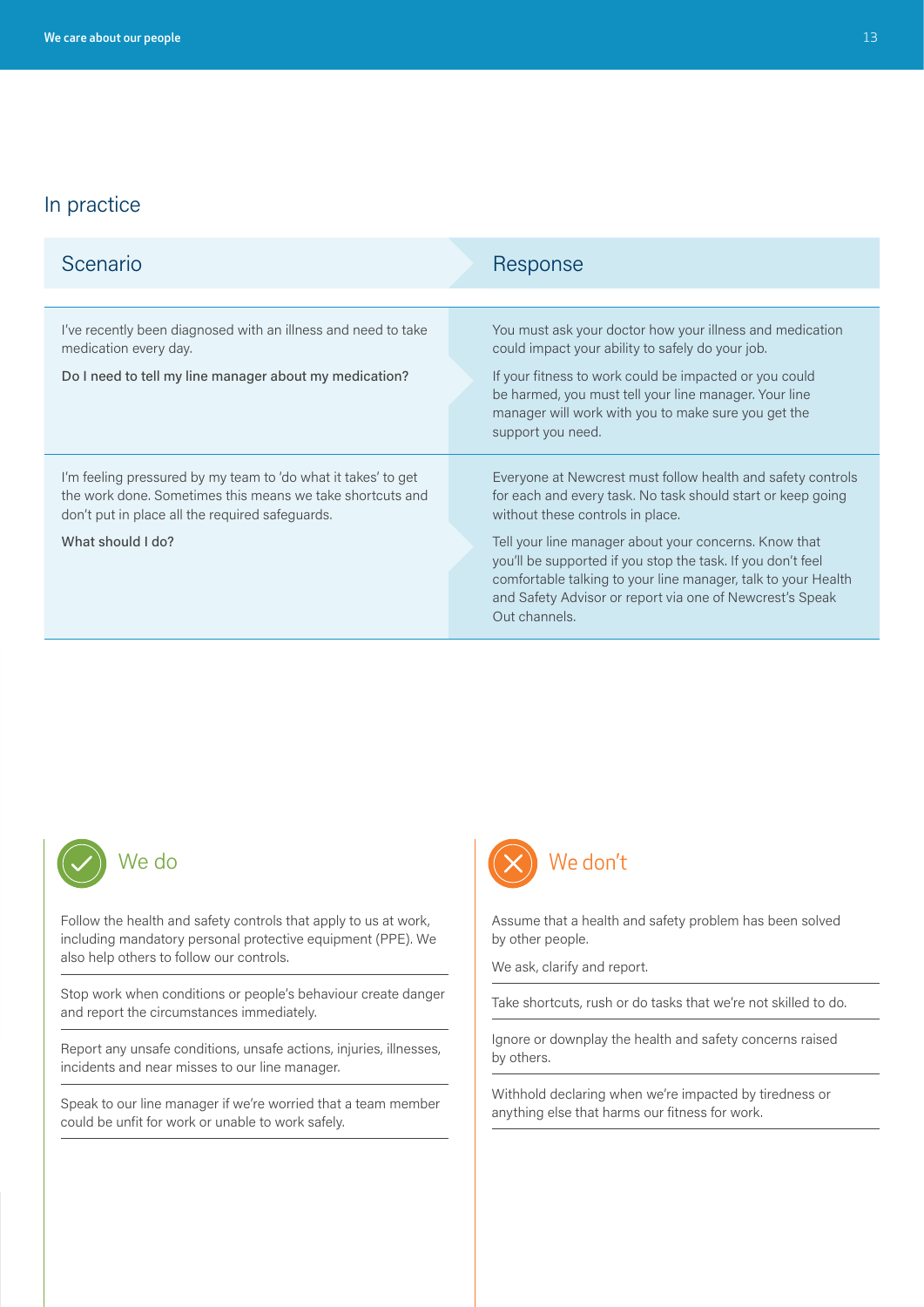# <span id="page-6-0"></span>**Security**

Our people are our greatest asset and nothing is more important than their safety and security.

We put people at the centre of our decisions and strive to create a safe and secure workplace. Our approach to security takes into account all stakeholders such as local communities and governments. Our approach also shows our commitment to respecting human rights.

### Our security programs focus on:

- protecting and respecting people;
- making sure that our security activities respect and protect human rights;
- protecting our product; and
- protecting our assets.

We review the effectiveness of our security programs regularly so we can continue to improve.

## Our expectations of our people

- We all have a role to play in being aware of security risks and threats at work.
- If you see or hear something that doesn't seem right, we want you to speak up. Tell your line manager or raise the issue via one of Newcrest's Speak Out channels.

## Learn more

- [Security Policy](https://www.newcrest.com/sites/default/files/2019-10/1306_Newcrest%20Security%20Policy.pdf)
- [Human Rights Policy](https://www.newcrest.com/sites/default/files/2020-10/Newcrest%20Human%20Rights%20Policy.pdf)
- [Security Operations Standard](https://newcrestmining.sharepoint.com/sites/portal/Documents/HSES/100-900-SEC-ST-01%20Security%20Operations.pdf)
- [Security and Human Rights Standard](https://newcrestmining.sharepoint.com/sites/portal/Documents/HSES/100-900-SEC-ST-02%20Security%20and%20Human%20Rights.pdf)
- [Gold Security Standard](https://newcrestmining.sharepoint.com/sites/portal/workplace-web/hses/Pages/Gold-Security-Standard-(restricted).aspx)
- [Security Code of Conduct Procedure](https://newcrestmining.sharepoint.com/sites/portal/Documents/HSES/NML%20SEC-PRO-04%20Security%20Code%20of%20Conduct.pdf)
- Health, Safety and Security Portal
- **Environment, Sustainability, Social** Performance and Cultural Heritage [\(ESSPCH\) Portal](https://newcrestmining.sharepoint.com/sites/portal/workplace/health-safety-environment-security)

## Who to contact for help

Your line manager

General Manager Health, Safety and Security

Group Manager Security

Ethics & Compliance Champion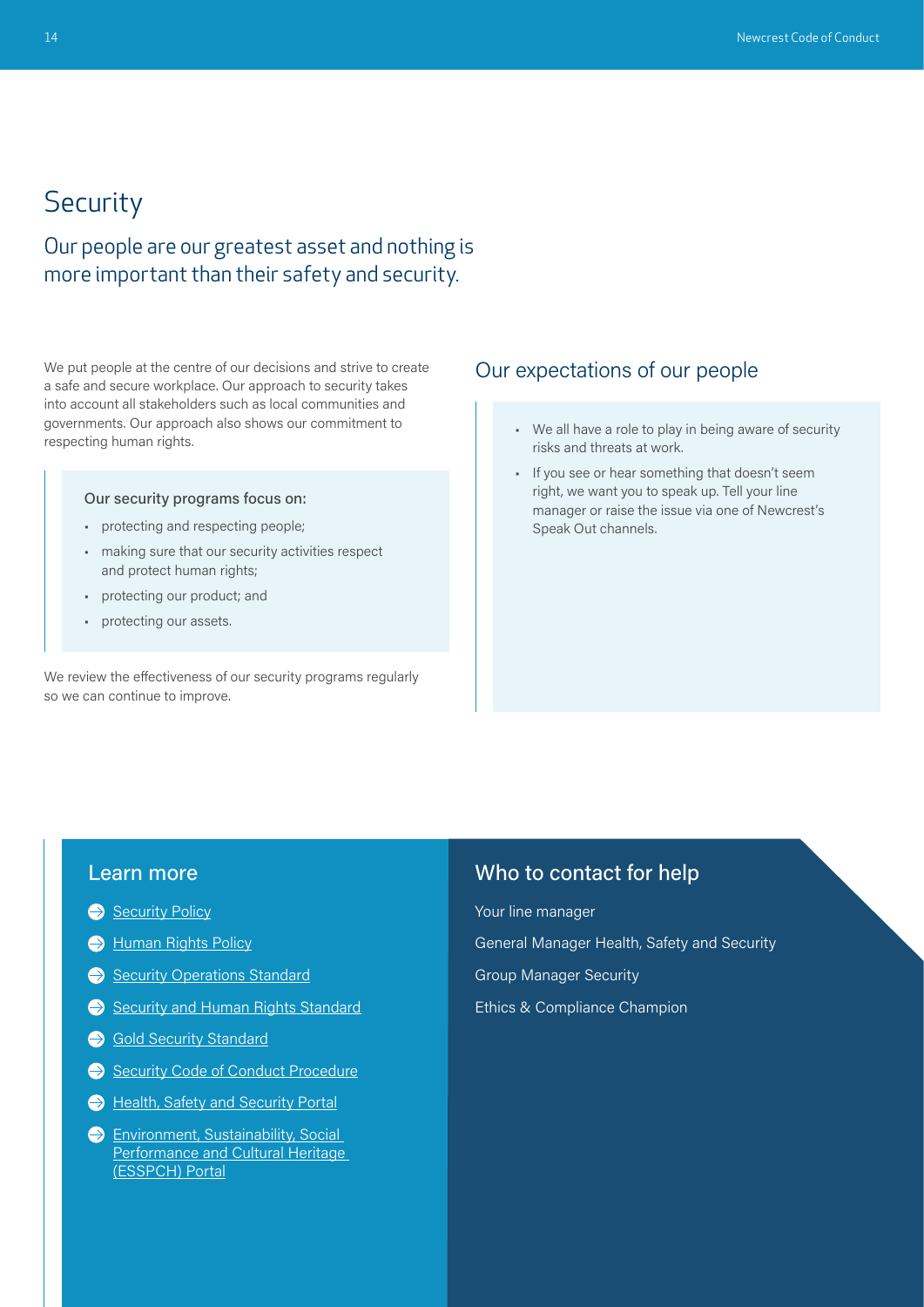| Scenario                                                                                                                                                                     | Response                                                                                                                                                                              |
|------------------------------------------------------------------------------------------------------------------------------------------------------------------------------|---------------------------------------------------------------------------------------------------------------------------------------------------------------------------------------|
| I've recently noticed things missing from the storeroom<br>on-site which seems suspicious to me. The items aren't<br>costly and can be easily replaced.<br>What should I do? | You should talk to your line manager about your concerns.                                                                                                                             |
|                                                                                                                                                                              | Even though the items aren't costly, if the items are being<br>stolen, over time they can add up to major costs for your site<br>and Newcrest.                                        |
|                                                                                                                                                                              | We're committed to providing our people with a secure<br>workplace. We want everyone to feel safe and secure at<br>work. So it's important to speak up about suspicious activity.     |
| How do I report a concern that I have about security<br>without putting myself at risk?                                                                                      | If you're concerned about reporting an issue to someone you<br>work with, you can raise it via one of our Speak Out channels.<br>Or reach out directly to the Group Manager Security. |



Treat everyone with care and respect. We safeguard people's dignity and privacy.

Respect and follow local laws.

Speak up or make a report if we see or hear something that doesn't seem right.

Play our part to prevent access to our workplace by people who shouldn't be there.

Take care with our keys and access cards.



Start, or continue to spread, inappropriate conversation about a person's private information that we are privy to due to our job.

As a foreigner in a country, defend our actions when deemed inappropriate or contrary to local laws by arguing that our actions are acceptable in our country of origin.

Ignore suspicious activities.

Hold security doors open for people who we don't know.

Lend our security passes to our team members.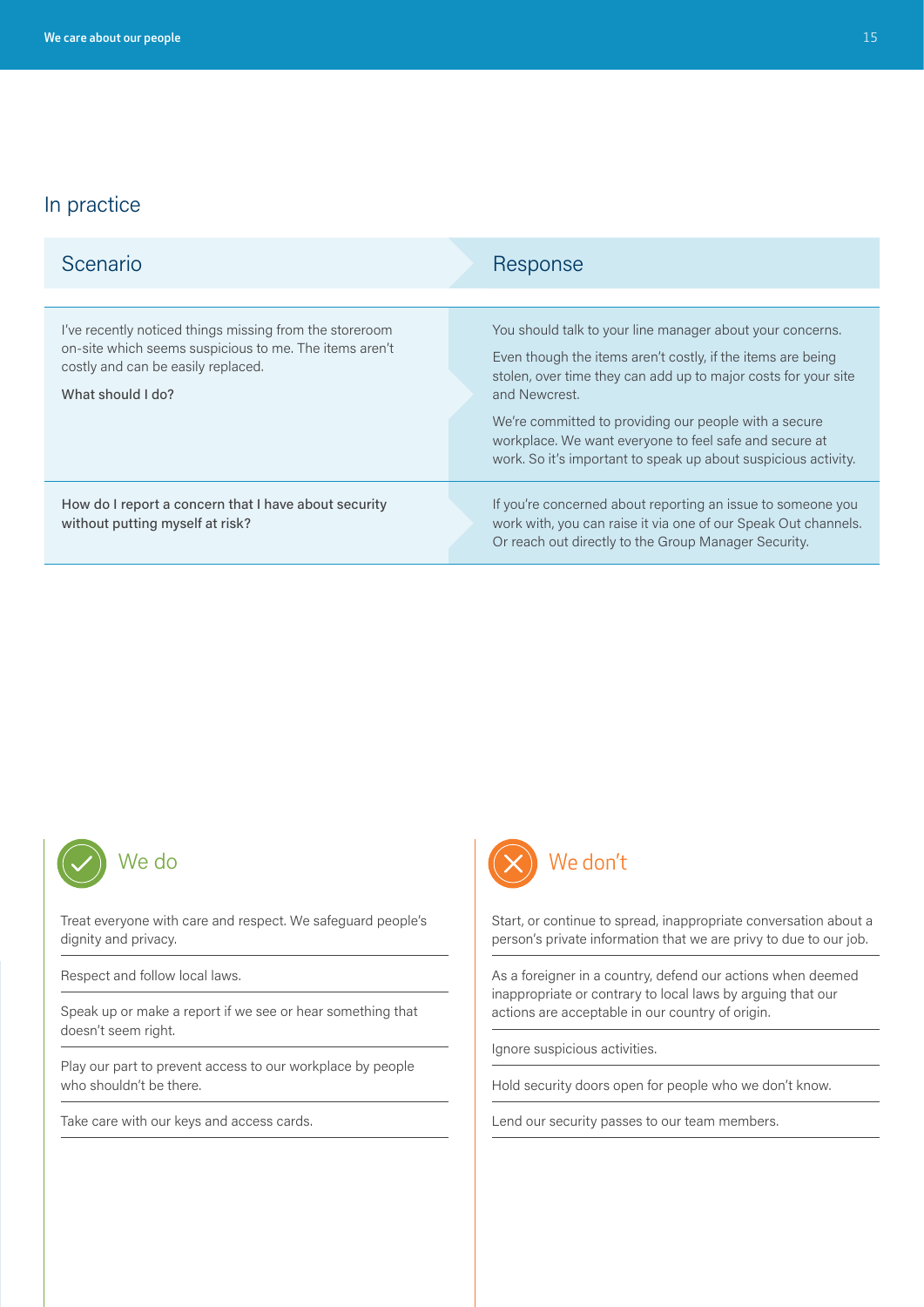# <span id="page-8-0"></span>Privacy and personal information

We respect your privacy. We always follow relevant laws when we collect, store, use and disclose personal information.

We're committed to making sure that when we collect, store, use or dispose of information about you, we do it properly and respectfully.

We only collect personal information from you if we need this information to carry out our business operations and to comply with applicable laws. Sometimes we may also collect sensitive information because it's required by workplace or equal opportunity laws and to improve our workplace diversity. For example, we may ask you for your vaccination status. At times we also need to do criminal record and medical checks as part of our work. If we need to collect sensitive information from you, we will get your consent first.

Contact our Privacy Officer to get access to, or correct, the personal information that we hold about you. We may need to verify your identity before giving you access to your personal information.

## Our expectations of our people

### We expect everyone at Newcrest to follow our Privacy Policy and Standard. This means that you:

- Only collect, store, use and disclose personal information where it's necessary to carry out our business and is allowed by law.
- Always treat the privacy and personal information of other people with care and respect.
- Let the Privacy Officer know if your or someone else's personal information has been compromised as soon as possible.

## Learn more

- **[Privacy Policy](https://www.newcrest.com/sites/default/files/2022-04/Privacy%20Policy_0.pdf)**
- **[Privacy Standard](https://newcrestmining.sharepoint.com/sites/portal/Documents/Legal%20Risk%20&%20Compliance/Privacy%20Group%20Standard.pdf)**
- [Ethics & Compliance Portal](https://newcrestmining.sharepoint.com/sites/portal/workplace/lrc/ethics-compliance?OR=Teams-HL&CT=1627960440207)
- **[Employee Records Standard](https://newcrestmining.sharepoint.com/sites/portal/Documents/Human%20Resources/HR-ST-111%20Employee%20Records%20Standard.pdf)**

## Who to contact for help

Your line manager Ethics & Compliance Champions Group Manager Ethics & Compliance Privacy Officer privacy.enquiries@newcrest.com.au People Business Partner